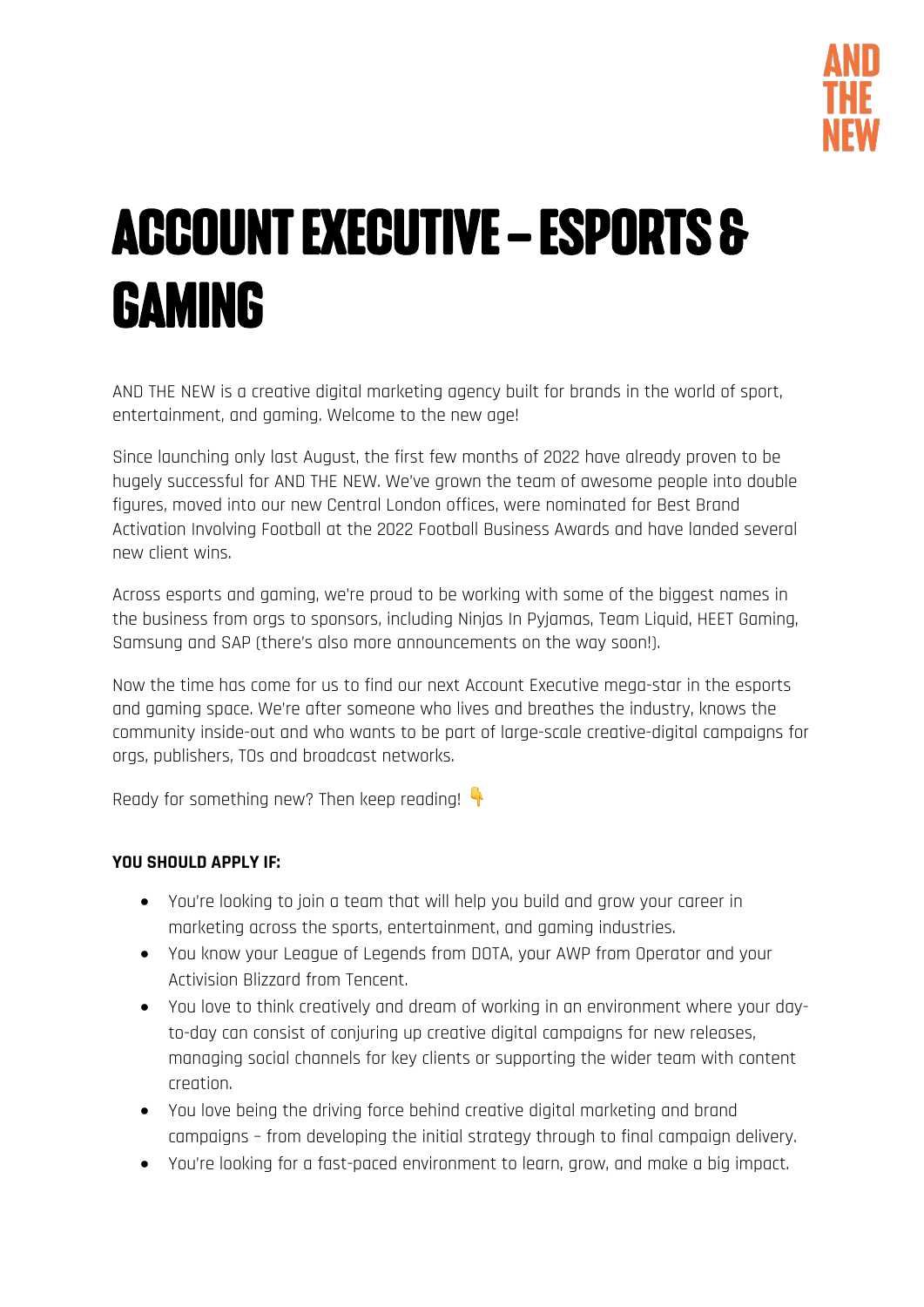

#### **WHAT'S THE LOWDOWN?**

We're looking for an up-and-coming Account Executive to join our growing team. You'll be integral to the day-to-day operation of the business, supporting across client accounts focused on esports and gaming within the agency, with responsibility for the client-agency relationship.

As our new Account Executive, you'll be tasked with managing varying projects, creating content, distributing and executing campaigns and reporting on our impact and success. Working as part of a small team, you'll be given a huge amount of autonomy with the required level of support. You'll be expected to think of, and bring to life, new ideas to help our clients smash their objectives.

We're looking for someone who is highly proactive, hungry to learn, loves all things sport, entertainment, and gaming, and who sees themselves creating award-winning creative digital marketing campaigns,

#### **RESPONSIBILITIES:**

- Be a key team member and driving force behind delivering our ongoing projects, workstreams, and campaigns for our clients in the esports and gaming space.
- Ensure all projects are managed and delivered on time and to the highest quality for your client accounts. This may include preparing for content filming days, planning social media campaigns or developing larger integrated digital sales campaigns.
- Support the wider team across brainstorming, researching, managing content plans, scheduling assets, data mining/reporting and tagging.
- Analyse and report on performance across all digital channels, using findings to shape future direction of content formats, campaigns, and strategies.
- Be a key part of the strategic planning process to achieve our clients' objectives of targeting fans and audiences across sports, entertainment, and gaming.
- Plan and execute daily/weekly/month content schedules that bring our strategies to life for our clients, often managing multiple content calendars across multiple social channels.
- Create client-ready documents from pitching ideas and responding to briefs to reporting and presenting results.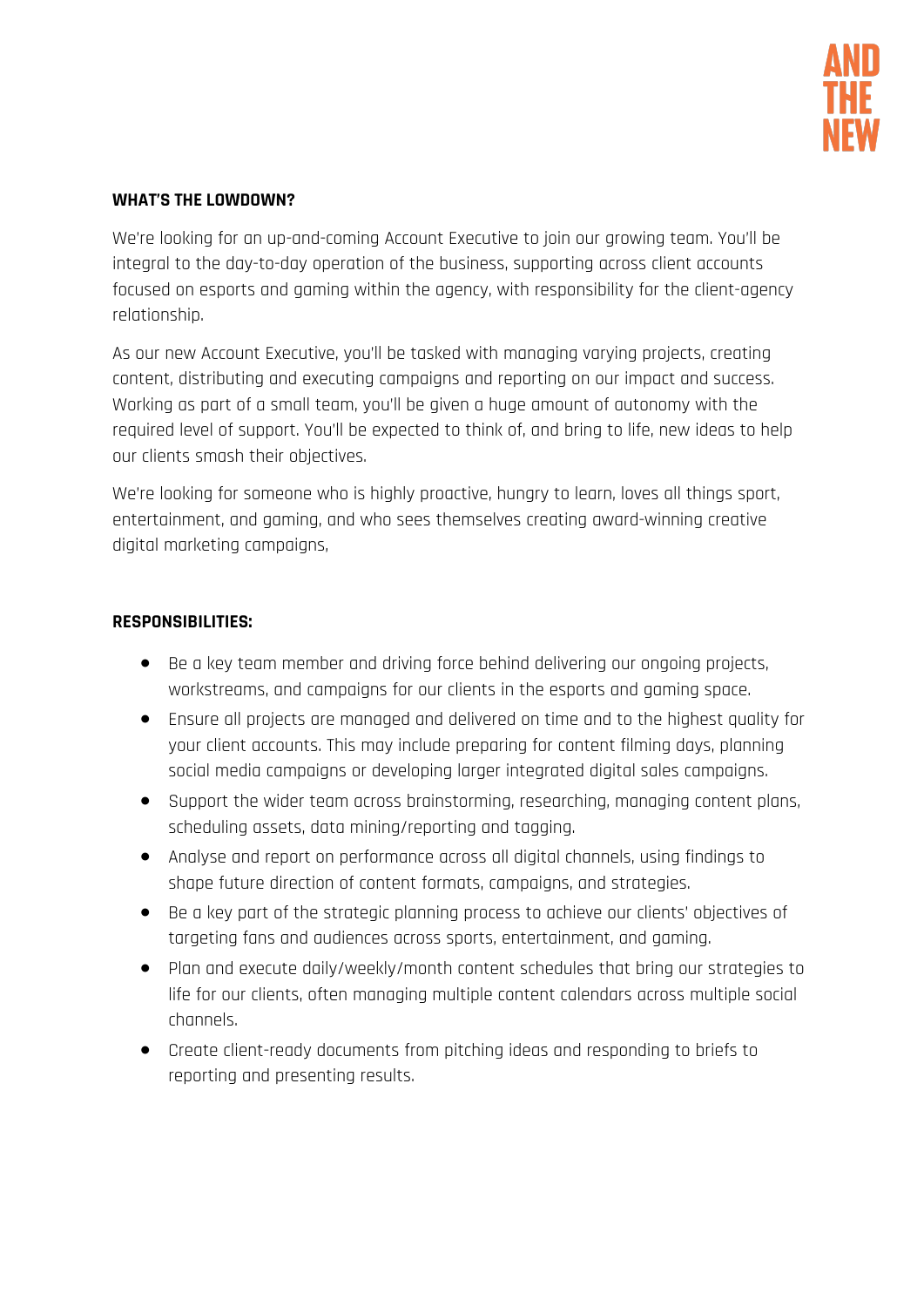

#### **DESIRED BEHAVIOURS**

- You see our values and you think "yep, that's a bit of me": we are PLAYFUL, we are DRIVEN, we are EMPOWERING, we are FORWARD-FACING, we are STORYTELLERS, and we are COMMITTED.
- You're driven to make a big impact across the industry, and consistently 'wow' your clients, the business, and even yourself!
- Naturally curious and willing to learn.
- Desire to work in a highly-energetic, creative, and fast paced environment. You live and breathe new ideas!
- Comfortable with being accountable for all facets of your work from the results generated to presentation and shaping future improvement.
- You have passion for what you do above all else. We're in this industry because we love it, and we want to share this energy with the world.
- You thrive in a team culture, are playful at heart, and are driven to make a difference.

### **REQUIREMENTS**

- Ideally 1+ years' experience in this field (either across brand, agency, publisher, org, tournament organiser, or rights holders) managing clients and other key stakeholders.
- You are a digital and social native, with strong knowledge of social platform fundamentals, methodologies, and techniques.
- Experience in working on and implementing successful growth and engagement strategies across social media and other digital channels.
- A keen interest or passion esports, gaming or other forms of entertainment (yes, we want to know what you're playing at the minute!).

## **FUTURE DEVELOPMENT**

- At AND THE NEW, we're on an aggressive growth journey. We're looking for somebody to join us on our venture from the beginning with the opportunity for rapid progression through the ranks. We believe in empowering through opportunity!
- By committing to us, we're committing to you. We'll make sure you have the environment and tools required to deliver the most amazing results possible and grow on a personal and professional level.